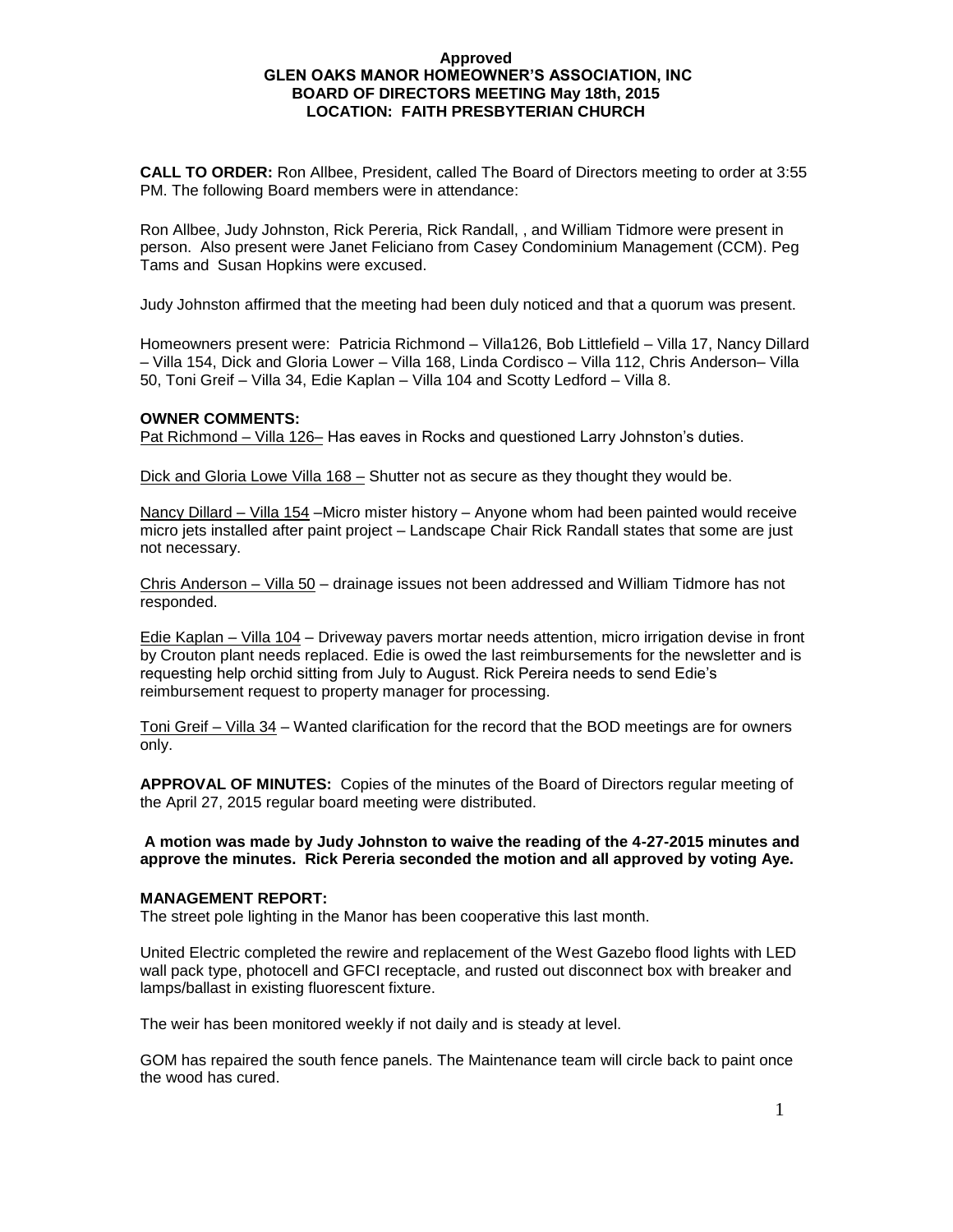The following is a recap of compliance YTD as of 4-23-15:

In January – 8 letters were sent out

In February – 1 letter was sent out and a second letter has been approved after inspection and sent in April.

In March - 26 letters were sent out – 1 is still in progress and one board approved stronger third letter stating a fining hearing is the next action has been sent in April.

In April – owners and tenants were contacted along with their property manager to remind tenants of the 2 car limit on driveway and no cars overnight on street rules for the Manor.

May compliance at mid month consisted of a few rules and regulation reminder letters sent out and follow up inspection from the previous quarter.

Most of the remainder of this report will be covered in the maintenance report.

Respectfully submitted – Janet Feliciano

A Pier on the south perimeter wall was hit by lightening and needs repair -

### **PRESIDENT'S REPORT:**

There will be a public event of the Urban Design Studio on 5-28-15 at 6:30 at Bobby Jones .

#### **VICE PRESIDENT'S REPORT:**

No report at this time.

## **SECRETARY'S REPORT:**

The email group list currently has 118 permissions on file.

The Rental Committee met and concluded that section 11 of the documents need to be enforced as a starting place. A reminder in the news letter asking owners to report if they are renting to the property management company. Additional the committee will ask the street Captains to report if a renter is on their block.

## **TREASURER'S REPORT: 5-18-15**

April 30, 2015 Financials

| Operations<br>Reserve<br><b>Prior Yrs Fund Balance</b> | \$78,977.21 (38 % in money market funds)<br>\$481,001.95 (100% in money market funds)<br>85,784.49<br>\$ |
|--------------------------------------------------------|----------------------------------------------------------------------------------------------------------|
| Operations:<br>Labor                                   | 1,727.90                                                                                                 |
| <b>Lawn Services</b>                                   | 11,093.93                                                                                                |
| Landscape Restoration                                  | 00000                                                                                                    |
| <b>Fence Repairs</b>                                   | 00000                                                                                                    |
| Security/Lighting                                      | 00.00                                                                                                    |
| Grounds Maint & Repairs                                | 2151.28                                                                                                  |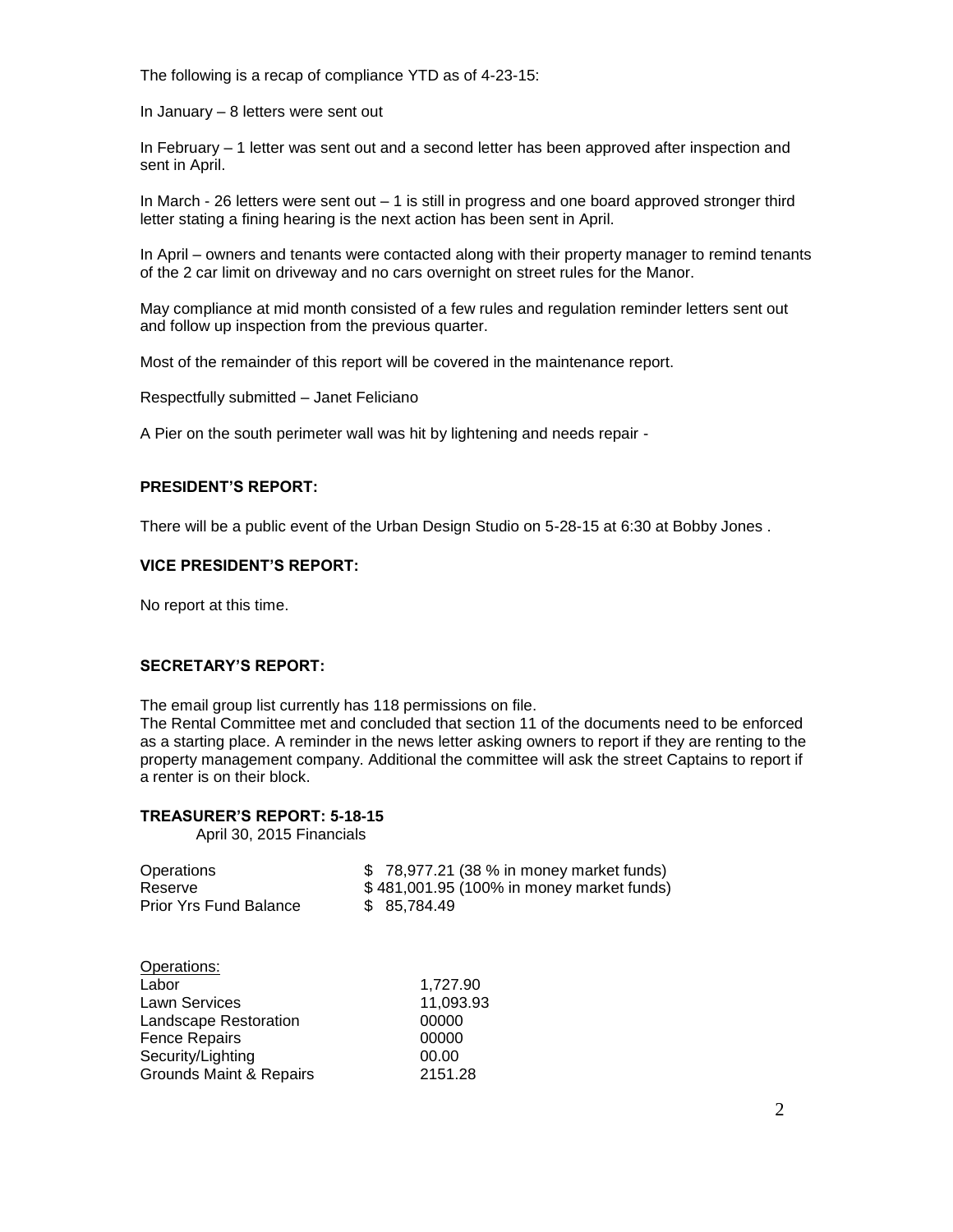| <b>Irrigation Repairs</b><br>Tree Trim & Removal<br>Lake Maintenance<br><b>Backflow inspections</b><br>Electric<br>Water - Irrigation                                                                          | 23.72<br>0000<br>104.00<br>0.00<br>516.69<br>17.84                            |
|----------------------------------------------------------------------------------------------------------------------------------------------------------------------------------------------------------------|-------------------------------------------------------------------------------|
| <b>Total Operations</b>                                                                                                                                                                                        | \$15,563.52                                                                   |
| Administrative<br><b>Management Fee</b><br>Postage & Other<br><b>Newsletter</b><br><b>Legal Services</b><br>Insurance - Property/Liability<br>Contingency<br><b>Bank Fees</b><br><b>Transferred to Reserve</b> | 1,704.00<br>360.78<br>00.00<br>150.00<br>530.17<br>27.72<br>00.00<br>16974.75 |
| <b>Total Administrative</b><br><b>Total Expense</b>                                                                                                                                                            | \$19,747.42<br>\$35,310.94                                                    |
| April Income<br><b>April Expenses</b><br>Net Income (loss)<br>Reserve:                                                                                                                                         | \$41,170.26<br>\$35,310.94<br>\$5,859.32                                      |
| None                                                                                                                                                                                                           |                                                                               |

William Byers submitted a year end reserve summary prior to the Audit results.

### **ARCHITECTURE COMMITTEE REPORT:**

No report at this time

#### **LANDSCAPE COMMITTEE REPORT:**

Villa #8 discussion gardenia bush on common ground.

**Rick Randall moves to disapprove the variance request for the gardenia planted on common ground. Rick Pereria seconded the motion based on no previous approval. Motion Carried.**

**Rick Randall moves to disapprove the variance request for the coral plant. Rick Pereria seconded the motion based on no previous approval and not on the approved landscape list. Motion Carried**

**MAINTENANCE COMMITTEE REPORT:**

**Rick Randall moves to accept the Hein Brothers Change Order #2 to complete the painting of Clusters B,C and R(37 units) for the cost of \$50,890.00. Rick Pereria seconded the motion and all approved by voting aye. Motion Carried.**

**Rick Pereria moved to accept the Quality Walls Enterprise Inc Stucco repair quote for villa #32 for \$969.00 from the painting reserves account as long as this job will be properly sealed. It was seconded by Judy Johnston and all approved by voting aye.**